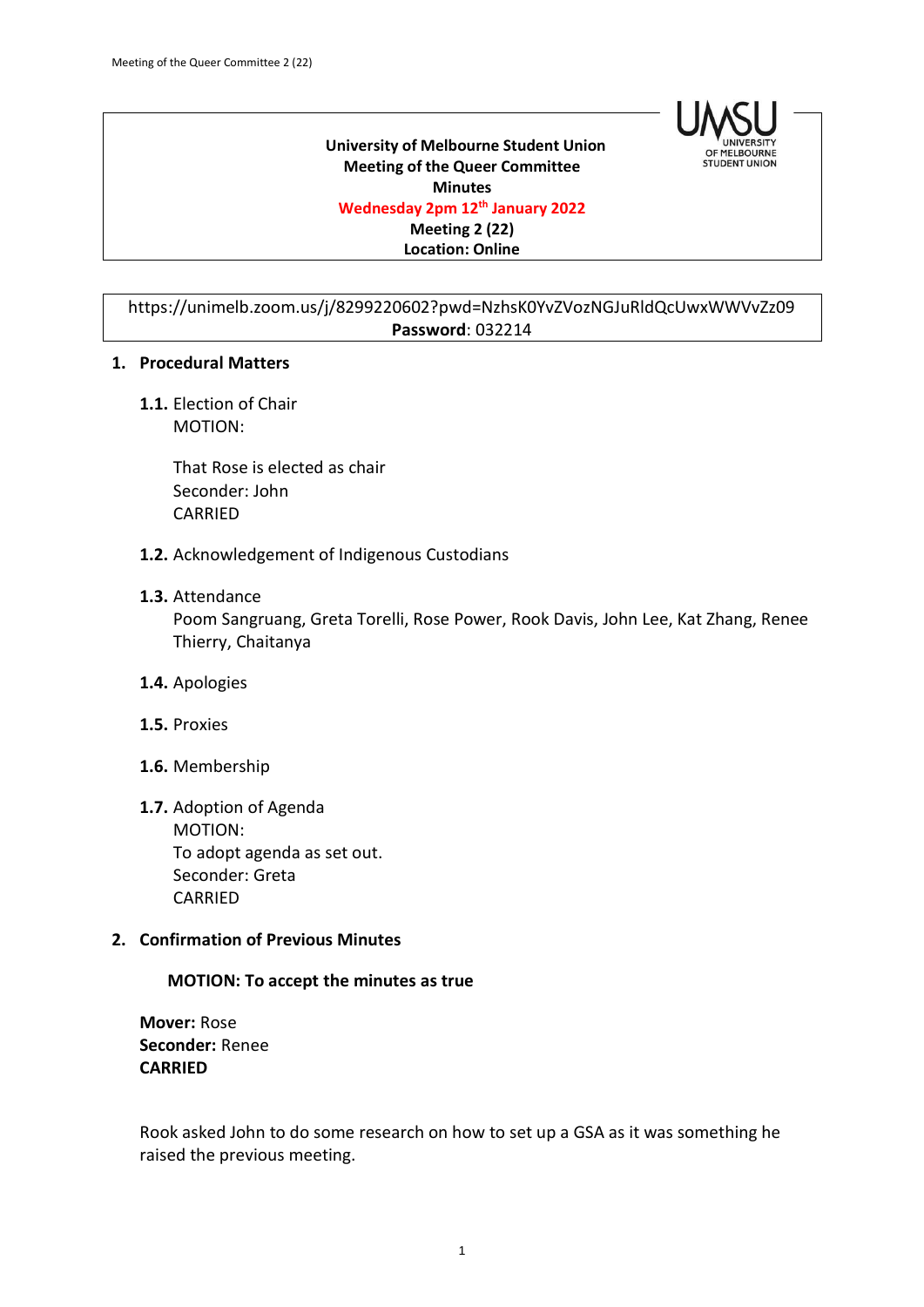# **3. Conflicts of Interest Declaration**

Kat asked if being the facilitator of a collective counted as a conflict of interest and it was agreed that it didn't.

## **4. Matters Arising from the Minutes**

## **5. Correspondence**

## **6. Office Bearer Reports**

### **6.1 – Rose**

Rose spent a lot of time last week cleaning up the Queer Space - taking stock, organising pamphlets, cleaning kitchen appliances, creating a new booklist, providing trigger warnings for the Queer Space library. Renee said that she would be happy to read the books that don't yet have trigger warnings. Some of the ordered books and the trans tape have arrived and the linens and stuffed animals need to be washed.

Rose has also been contacting some of the spiritual clubs to look for expressions of interest in the Queer People of Faith picnic. She has also been organising the Midsumma pride march. There has also been a lot of admin stuff – the elevator pitch for Comms, photos for Farrago, etc.

# **6.2 – Rook**

Rook has been organising dates, times, and facilitators for the weekly collectives and has been in constant communication with several departments – UMSU International is receiving from Queer a number of materials and the Vet Association is also looking for sponsorship in terms of merch. His main aim at the moment has been to organise Summerfest and its surrounding activities, with Queer putting their hand up to attend the Southbank orientation and a Speedfriending event at the Ida Bar run by Comms.

# **7. Motions on Notice**

# **7.1 – Confirmation of the 2022 budget**

Rook explained that confirmation of the budget mainly required confirmation of the budget lines, that the suggested expenditure was merely suggestions, and that money could be moved around within the budget line. They also pointed out the budget could also be reconfigured during the mid-year break but that the budget had been checked by previous OBs and using several years-worth of old budgets so hopefully that wouldn't be necessary.

Rose reaffirmed these points.

# **Speaking list:**

**Renee:** What is the routine maintenance budget? **Rose:** It's money put aside for fixing and replacing things around the Queer Space. For example: replacing the sandwich maker, fixing a broken ceiling fan, etc.

**Greta:** How many people turn up to the gym sessions and how much is it per session?